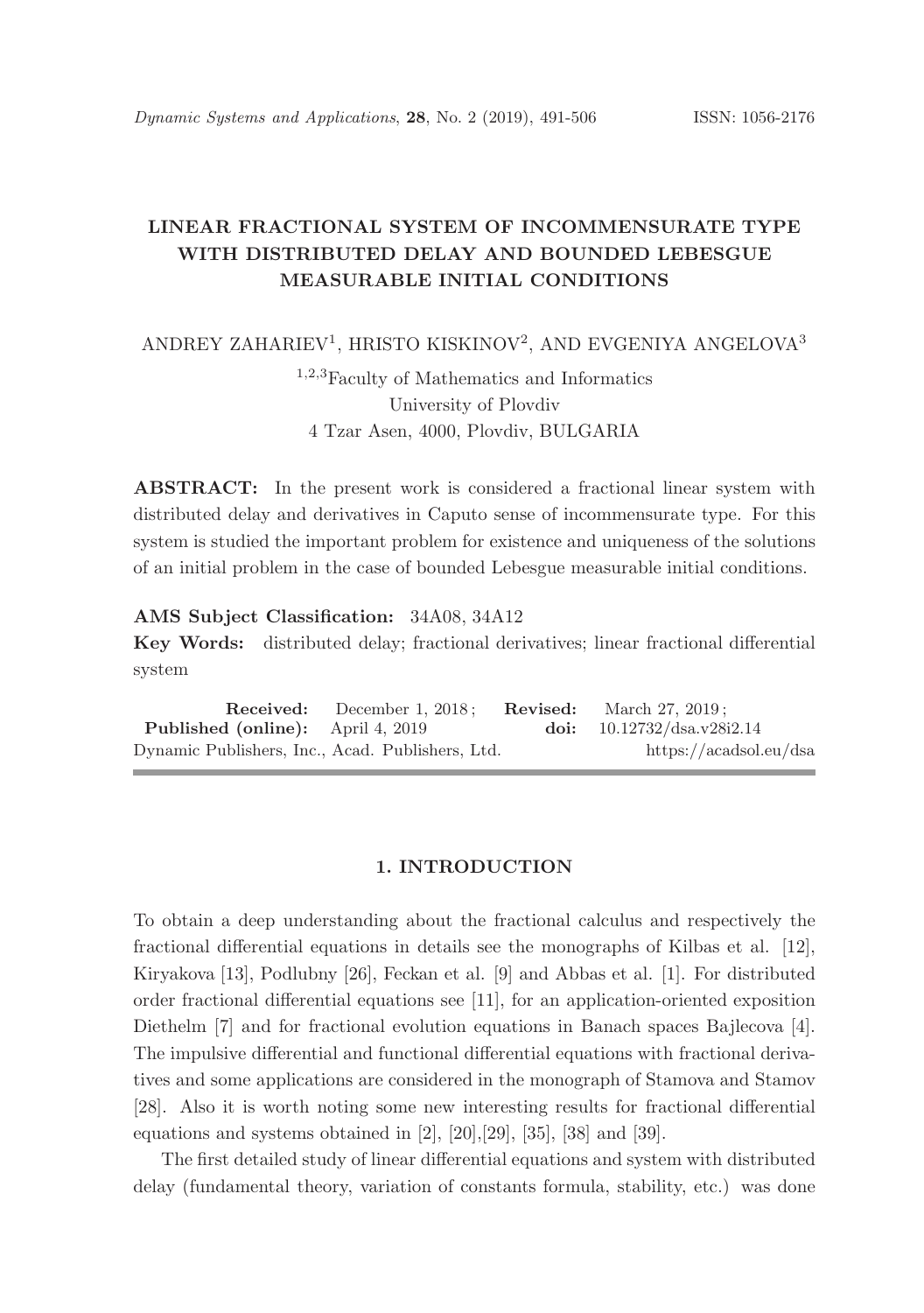by A.D. Myshkis in his fundamental monograph [22]. It may be noted that fractional systems of retarded and neutral type with distributed delays are studied (basically existence and stability) in [14], [21], [31]–[34] for single order fractional derivatives and in [5] for Caputo-type distributed order fractional derivatives. Note that a lot of results are obtained from many authors, using the definition of Caputo type derivative applicable only in the particular case when the functions are absolutely continuous. In this work, we use the definition of Caputo-type derivative without the assumption that the functions are absolutely continuous.

It is well known that the problem of establishing a formula for the general solution for linear fractional differential equations and/or systems with delay, as well as its integral representation (variation of constants formula) need theorem for existing of fundamental matrix, i.e. theorem for existence and uniqueness of the solutions of initial problem (IP) in the case of discontinuous initial functions (see for example [6], [10], [37]). It must be noted that this problem is more complicated in compare with the integer order differential equations with delay. We point out that this is conditioned that a distinguishing feature of the fractional differential equations with delay is that the evolution of the processes described by such equations depends on the past history inspired from two sources, first of them is the impact conditioned of the delays and the other one the impact conditioned from the availability of Volterra type integral in the definitions of the fractional derivatives, i.e. the memory of the fractional derivative. It must be noted that the first of them (conditioned by the delays) is independent from the derivative type (integer or fractional).

In the present work, we consider a nonautonomous linear fractional system with distributed delay and derivatives in Caputo sense of incommensurate type. For this system, we study the important problem for existence and uniqueness of the solutions of initial problem (IP) in the case of bounded Lebesgue measurable initial conditions.

As far as we know, there are only a few results concerning IP for fractional differential equations with delay and discontinuous initial function. In [15] is studied an IP with bounded Lebesgue measurable initial conditions for autonomous linear system with distributed delay in the case when all differentiations orders are equal. In [6] are obtained results for existence and uniqueness for nonautonomous fractional system with distributed delay and piecewise continuous initial functions with finite many jumps. The results in [6] are generalized in [37] for neutral systems. It must be noted, that the technique of the proofs in the present paper (inspired from [15]) is different in compare with the technique used in [6]. Since in our obtained results the fractional differentiation orders are of incommensurate type then our result extends the corresponding one in [15] even in the autonomous case too. The proposed conditions coincide with the conditions which guaranty the same result in the case of integer order linear differential equations with distributed delay.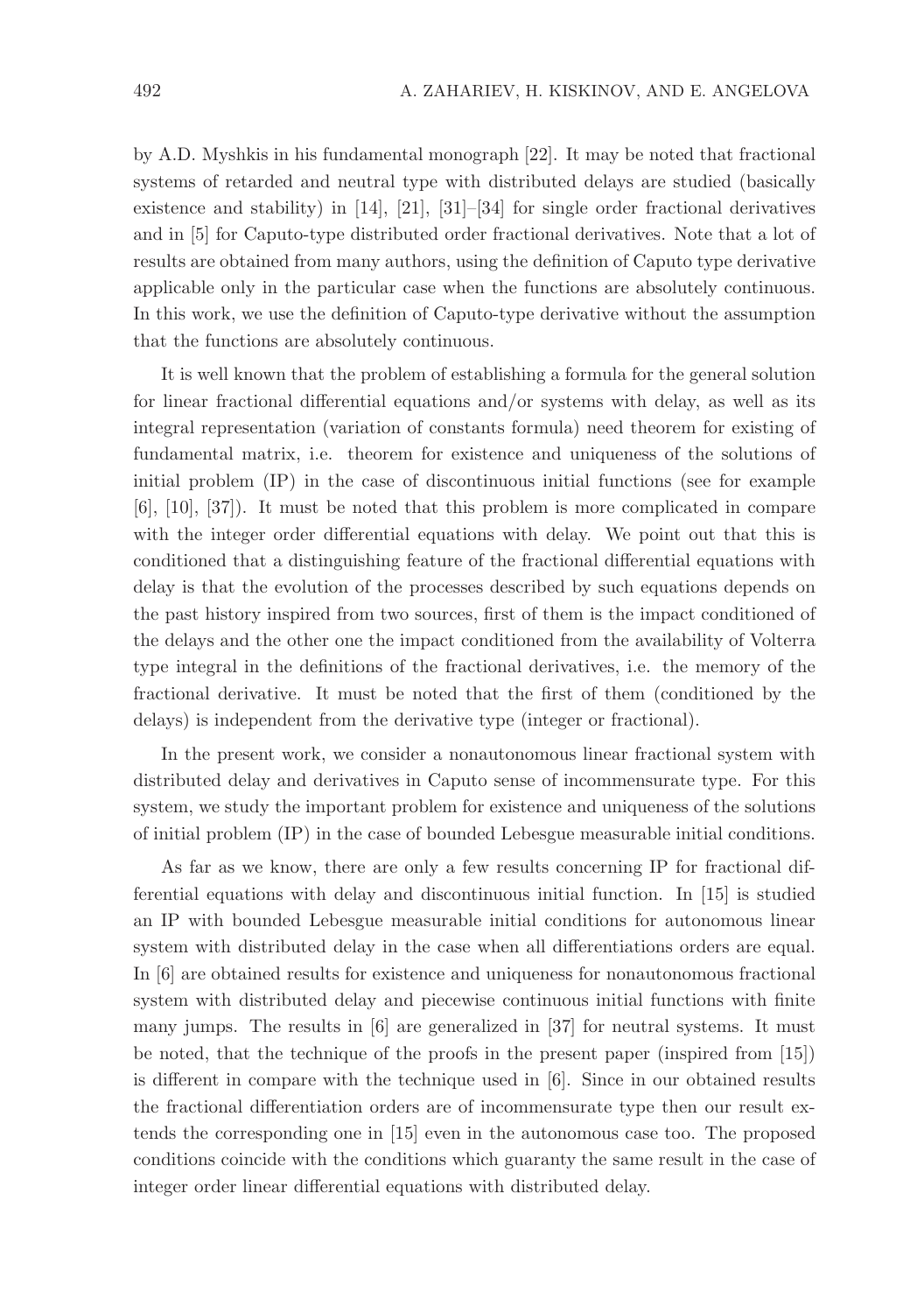The results obtained in this article would be a good basis for building models of different processes from the real world. Good examples of new studies with application in modeling are [3], [16]–[19],[23]–[25],[27], [30].

The paper is organized as follows. In Section 2, we recall some needed definitions of Riemann-Liouville and Caputo fractional derivatives, as well as the needed part of their properties. In this section also we present a slightly modified version of the Weissinger generalization of the Banach's fixed point theorem ([36], Fixpunktsatz, p. 195) which will be used by the proof of the main results and is presented the problem statement too. In Section 3 as main result are obtained sufficient conditions for the existence and the uniqueness of the solutions of the Cauchy problem for linear incommensurate fractional differential system with distributed delays in the cases of Caputo derivatives and with Lebesgue measurable, bounded initial function.

## 2. PRELIMINARIES AND PROBLEM STATEMENT

For convenience and to avoid possible misunderstandings, below we recall only the definitions of Riemann-Liouville and Caputo fractional derivatives and some needed their properties. For details and other properties we refer to [12, 13, 26].

Let  $\alpha \in (0,1)$  be an arbitrary number and denote by  $L_1^{loc}(\mathbb{R}, \mathbb{R})$  the linear space of all locally Lebesgue integrable functions  $f : \mathbb{R} \to \mathbb{R}$ . Then for each  $t > a, a \in \mathbb{R}$ and  $f \in L_1^{loc}(\mathbb{R}, \mathbb{R})$  the left-sided fractional integral operator and the corresponding left side Riemann-Liouville and Caputo fractional derivatives of order  $\alpha$  are defined by

$$
(D_{a+}^{-\alpha}f)(t) = \frac{1}{\Gamma(\alpha)} \int_{a}^{t} (t-s)^{\alpha-1} f(s) ds,
$$

$$
_{RL}D_{a+}^{\alpha}f(t) = \frac{d}{dt} \left( D_{a+}^{-(1-\alpha)} f(t) \right)
$$

$$
_{CD_{a+}^{\alpha}f(t) = \ R_L D_{a+}^{\alpha} [f(s) - f(a)](t) = \ R_L D_{a+}^{\alpha} f(t) - \frac{f(a)}{\Gamma(1-\alpha)} (t-a)^{-\alpha}
$$

respectively. We will use also the following relations (see [12]):

(i) 
$$
(D_{a+}^0 f)(t) = f(t)
$$
;

- (ii)  ${}_CD_{a+}^{\alpha}D_{a+}^{-\alpha}f(t) = f(t)$ ;
- (iii)  $D_{a+}^{-\alpha} C D_{a+}^{\alpha} f(t) = f(t) f(a)$ .

We will need a slightly modified version of the Weissinger generalization of the Banach's fixed point theorem (see [36], Fixpunktsatz, p. 195).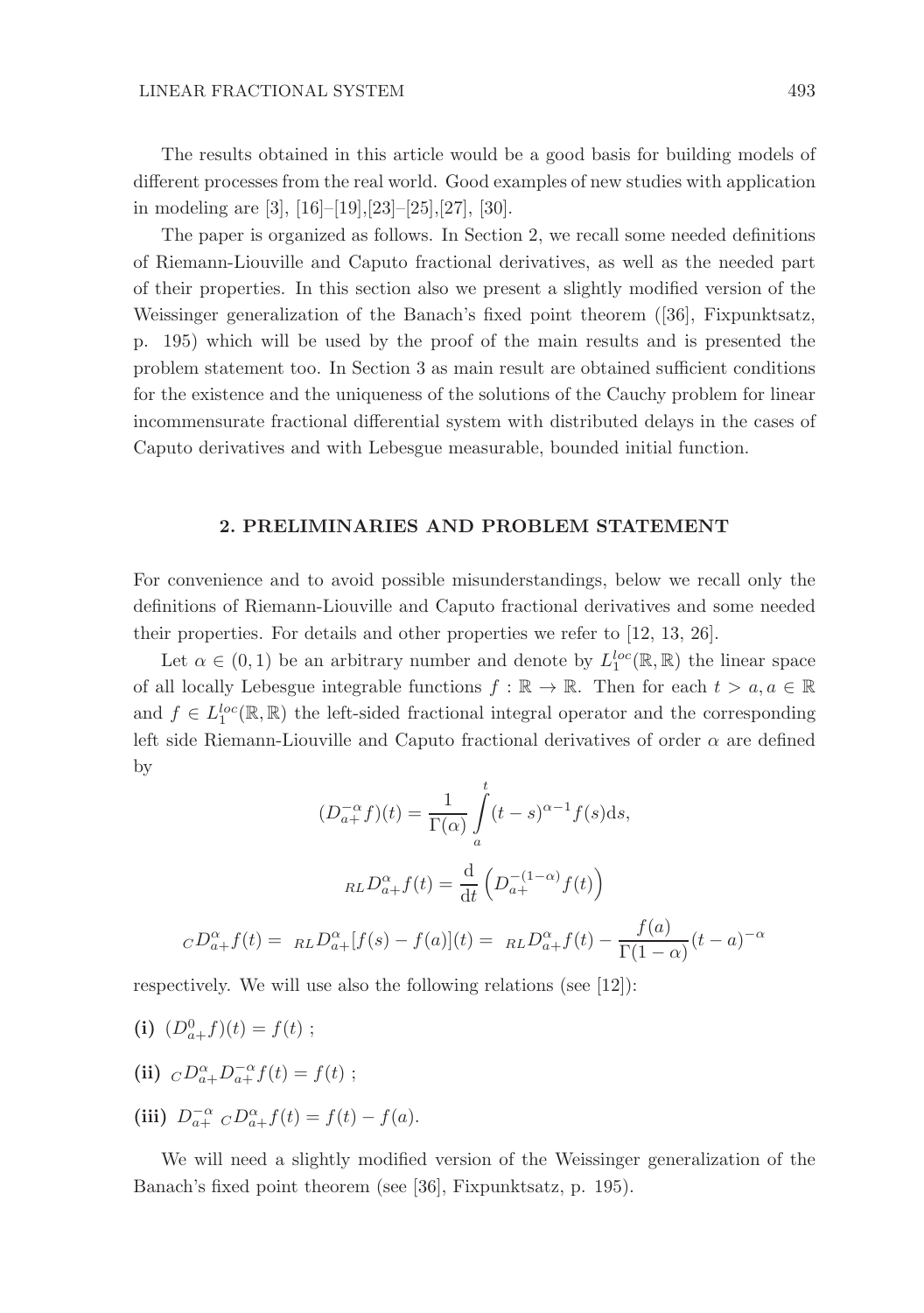**Theorem 1.** Let  $\Omega$  be a complete metric space with metric  $d_{\Omega}$  and let the following conditions hold:

1. There exists a sequence  $\gamma_q \geq 0, q \in \mathbb{N}$  with  $\sum_{q=1}^{\infty} \gamma_q < \infty$ .

2. The operator  $T : \Omega \to \Omega$  satisfies for each  $q \in \mathbb{N}$  and for arbitrary  $x, y \in \Omega$  the inequality

$$
d_{\Omega}(T^q x, T^q y) \le \gamma_q d_{\Omega}(x, y)
$$

Then T has a unique fixed point  $x^* \in \Omega$  and for every  $x \in \Omega$  we have that

$$
\lim_{q \to \infty} T^q x = x^*.
$$

Remark 1. This modification of the Weissinger generalization of the Banach's fixed point theorem is not new, it is used in [8] in the case when  $\Omega$  is a Banach space. But it is simply to be seen that the original Weissinger proof is correct in the presented in Theorem 1 case too, with some elementary modifications.

Consider the nonautonomous linear nonhomogeneous fractional system of incommensurate type with distributed delay in the following form

$$
D_{a+}^{\alpha}X(t) = \sum_{i=0}^{m} \int_{-\sigma_i}^{0} [\mathrm{d}_{\theta}U^{i}(t,\theta)]X(t+\theta) + F(t), \tag{1}
$$

and the corresponding homogeneous one

$$
D_{a+}^{\alpha}X(t) = \sum_{i=0}^{m} \int_{-\sigma_i}^{0} [\mathrm{d}_{\theta}U^i(t,\theta)]X(t+\theta),\tag{2}
$$

where  $\alpha = (\alpha_1, ..., \alpha_n), \alpha_k \in (0, 1), k \in \langle n \rangle = \{1, 2, ..., n\}, \sigma_i \in (0, \sigma], \sigma > 0,$  $F: J_a \to \mathbb{R}^n, X: J_* \to \mathbb{R}^n, U^i: J_a \times \mathbb{R} \to \mathbb{R}^{n \times n}, J_a = [a, \infty), a \in \mathbb{R}, J_* = [a - \sigma, \infty),$  $X(t) = (x_1(t), \ldots, x_n(t))^T, F(t) = (f_1(t), \ldots, f_n(t))^T, U^i(t, \theta) = \{u_{kj}^i(t, \theta)\}_{k, j=1}^n,$  $i \in \langle m \rangle_0 = \langle m \rangle \cup \{0\}, m \in \mathbb{N}, D_{a+}^{\alpha} X(t) = (D_{a+}^{\alpha_1} x_1(t), \ldots, D_{a+}^{\alpha_n} x_n(t))^T$  and  $D_{a+}^{\alpha_k}$ denotes the left side Caputo fractional derivative  ${}_{C}D^{\alpha_{k}}_{a+}$ .

We will use also the following notations:  $\mathbb{R}_+ = (0, \infty), \overline{\mathbb{R}_+} = [0, \infty)$ . Let  $Y : J_a \times$  $\mathbb{R} \to \mathbb{R}^{n \times n}, Y(t, \theta) = \{y_{ij}(t, \theta)\}_{i,j=1}^n$  and  $|Y(t, \theta)| = \sum_{i=1}^n$  $\sum_{k,j=1} |y_{kj}(t, \theta)|$ . With  $BV[-\sigma, 0]$ we will denote the linear space of matrix valued functions  $Y(t, \theta)$  with bounded variation in  $\theta$  on  $[-\sigma, 0]$  for every  $t \in J_a$  and  $Var_{[-\sigma, 0]}Y(t, \cdot) = \sum_{k,j=1}^n Var_{[-\sigma, 0]}y_{kj}(t, \cdot)$ . For  $W(t) = (w_1(t), \ldots, w_n(t))^T : J_a \to \mathbb{R}^n, \beta = (\beta_1, \ldots, \beta_n), \beta_k \in [-1, 1], k \in \langle n \rangle$  we will use the notation  $I_{\beta}(W(t)) = diag((w_1(t))^{\beta_1}, \ldots, (w_n(t))^{\beta_n}).$ 

With  $\mathfrak{C}_a^*$  we denote the Banach space of initial vector functions  $\Phi = (\phi_1, \dots, \phi_n)^T$ :  $[a - \sigma, a] \to \mathbb{R}^n, a \in \mathbb{R}$ , which are bounded and Lebesgue measurable on the interval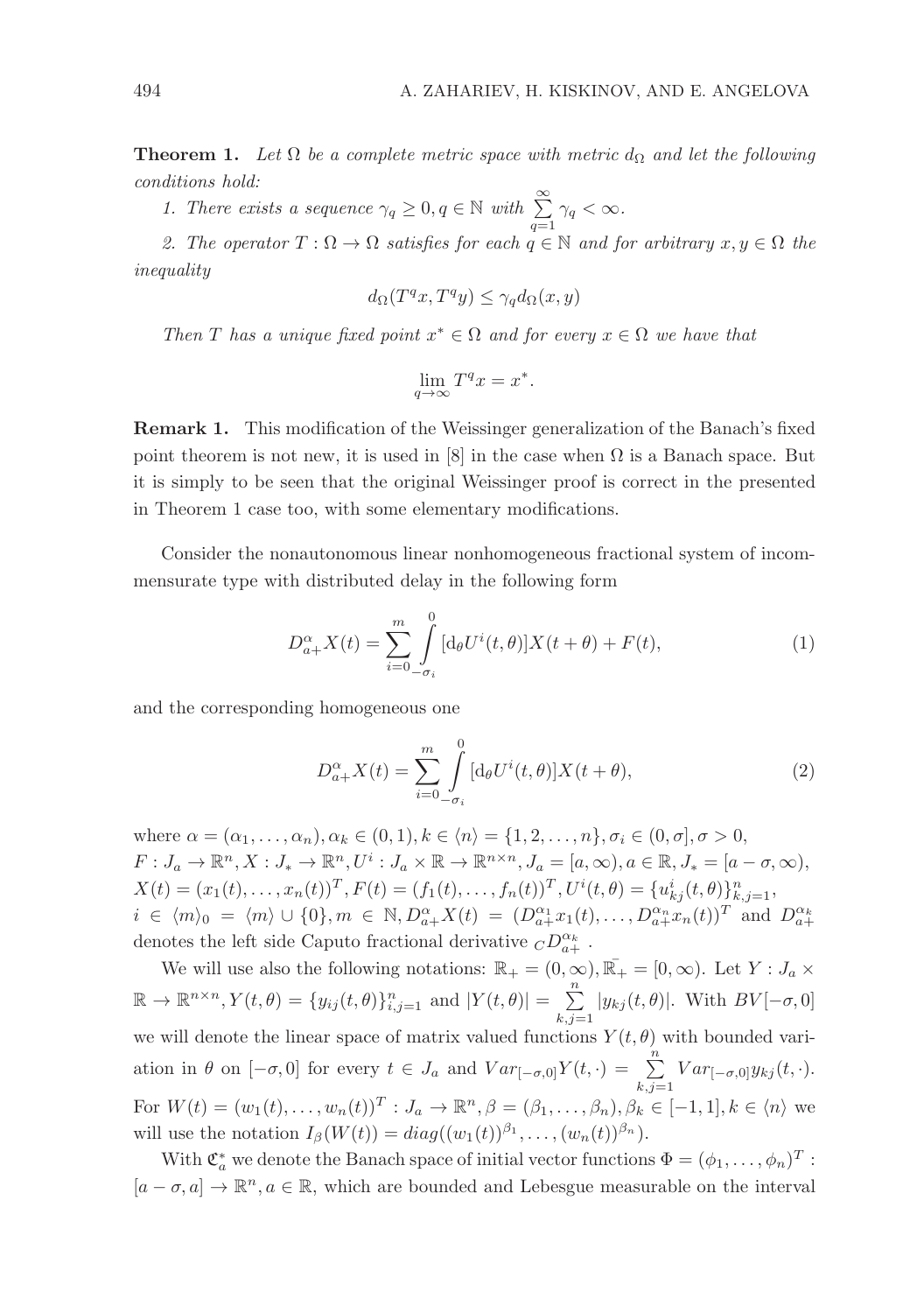$[a - \sigma, a]$  with norm

$$
||\Phi|| = \sup_{t \in [a-\sigma, a]} |\Phi(t)| = \sum_{k=1}^n \sup_{t \in [a-\sigma, a]} |\phi_k(t)| < \infty.
$$

Consider the following initial conditions for the system  $(1)$   $((2))$ :

$$
X(t) = \Phi(t) \quad (x_k(t) = \phi_k(t), k \in \langle n \rangle), t \in [a - \sigma, a], \Phi \in \mathfrak{C}_a^*
$$
 (3)

We say that for the kernels  $U^i: J_a \times \mathbb{R} \to \mathbb{R}^{n \times n}$  the conditions (S) are fulfilled if for each  $i \in \langle m \rangle_0$  the following conditions hold:

(S1) The function  $(t, \theta) \to U^{i}(t, \theta)$  is measurable in  $(t, \theta) \in J_a \times \mathbb{R}$  and normalized so that  $U^{i}(t, \theta) = 0$  for  $\theta \ge 0$  and  $U^{i}(t, \theta) = U^{i}(t, -\sigma_{i})$  for  $\theta \le -\sigma_{i}, t \in J_{a}$ .

(S2) For each  $t \in J_a$  the kernel  $U^i(t, \theta)$  is continuous from the left in  $\theta$  on  $(-\sigma_i, 0)$ and  $U^{i}(t, \cdot) \in BV[-\sigma_{i}, 0].$ 

(S3) The Lebesgue decomposition of the kernel  $U^{i}(t, \theta)$  for  $t \in J_a$  and  $\theta \in [-\sigma_i, 0]$ has the form: θ

$$
U^{i}(t, \theta) = \aleph^{i}(t, \theta) + \int_{-\sigma_{i}}^{\theta} B(t, s) \, ds + \Upsilon(t, \theta),
$$

where  $\aleph^{i}(t,\theta) = \{a_{kj}^{i}(t)H(\theta + \sigma_{i}(t))\}_{k,j=1}^{n}$ , the functions  $A^{i}(t) = \{a_{kj}^{i}(t)\}_{k,j=1}^{n} \in L_{1}^{loc}(J_{a}, \mathbb{R}^{n})$  are locally bounded on  $J_{a}$ ,  $\Upsilon(t,\theta) = \{g_{kj}(t,\theta)\}_{k,j=1}^n \in C(J_\alpha \times \mathbb{R}, \mathbb{R}^{n \times n}), \sigma_i(t) \in C(J_\alpha, \bar{\mathbb{R}_+}) \text{ for } i \in \langle m \rangle, \sigma_0(t) \equiv 0$ for every  $t \in J_a$ ,  $H(t)$  is the Heaviside function and the function  $B(t,\theta) = \{b_{kj}(t,\theta)\}_{k,j=1}^n \in L_1^{loc}(J_a \times \mathbb{R}, \mathbb{R}^{n \times n})$  is locally bounded on  $J_a \times \mathbb{R}$ .

(S4) There exists a locally bounded function  $z_u \in L_1^{loc}(J_a, \mathbb{R}_+)$  such that  $Var_{[-\sigma_i,0]}U^i(t,\cdot) \leq z_u(t)$  for each  $t \in J_a$ .

(S5) For each  $t \in J_a$  the following relation holds:

 $\int$  $-\sigma_i$  $|U^{i}(t,\theta) - U^{i}(t^*,\theta)| d\theta \to 0$ , when  $t \to t^*$ .

(S6) The sets  $S_{\Phi}^i = \{t \in J_a | t - \sigma_i(t) \in S_{\Phi}\}\$ for every  $i \in \langle m \rangle$  do not have limit points, where with  $S_{\Phi}$  is denoted the set of all jump points of the initial function  $\Phi$ .

**Definition 1.** The vector function  $X(t) = (x_1(t), \ldots, x_n(t))^T$  is a solution of the IP (1), (3) in  $[a, a + b], b > 0(J_a)$  if  $X \in C([a, a + b], \mathbb{R}^n)(X \in C(J_a, \mathbb{R}^n))$  satisfies the system (1) for all  $t \in (a, a+b]$   $(t \in (a, \infty))$  and the initial condition (3) for  $t \in [a-\sigma, a]$ .

Consider the following auxiliary system

$$
X(t) = \Phi(a) + I_{-1}(\Gamma(\alpha)) \int_{a}^{t} I_{\alpha-1}(t-s)F(s)ds
$$
  
+ 
$$
I_{-1}(\Gamma(\alpha)) \int_{a}^{t} I_{\alpha-1}(t-s) \sum_{i=0}^{m} \int_{-\sigma}^{0} [d_{\theta}U(s,\theta)]X(s+\theta)ds
$$
 (4)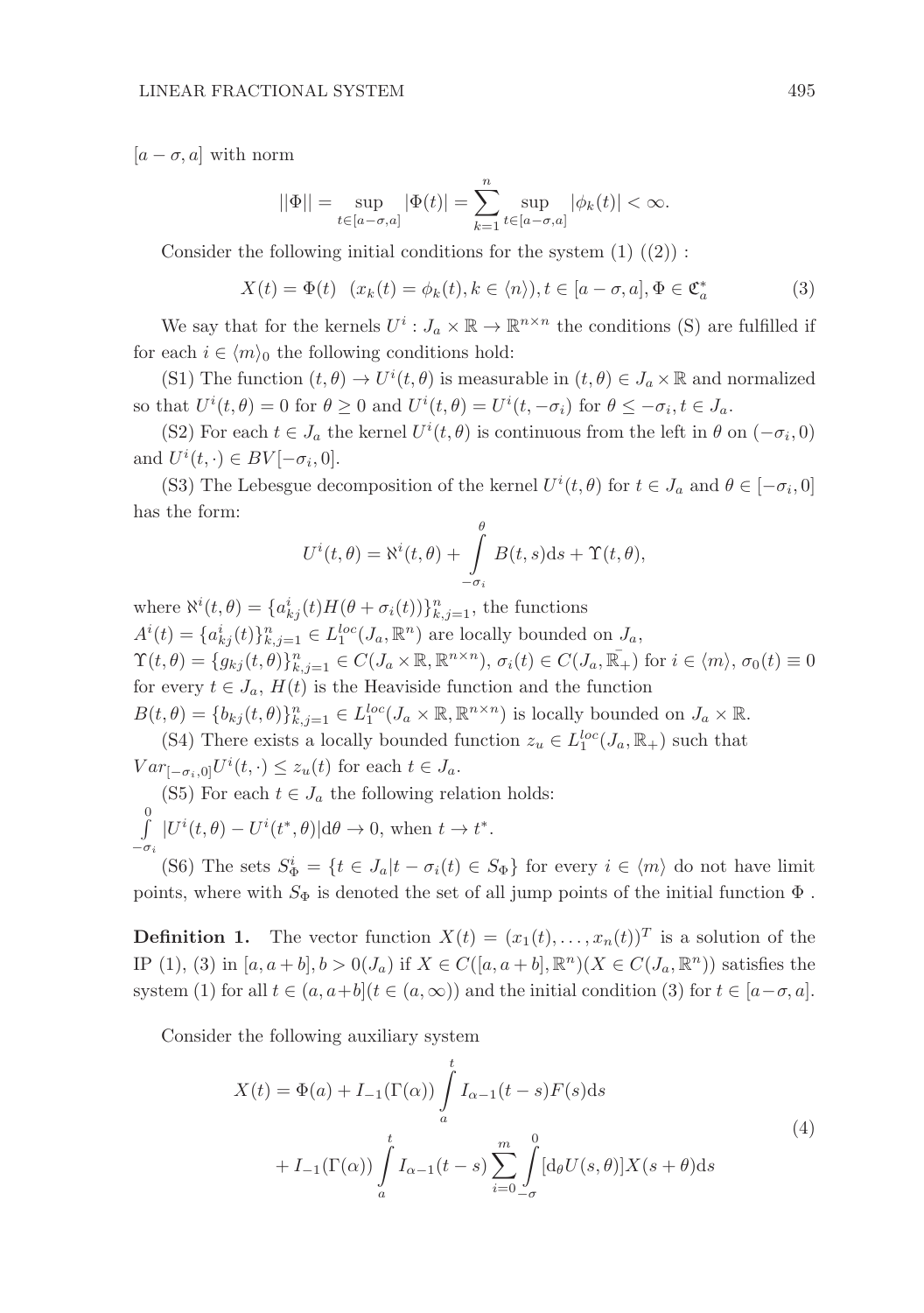or in more detailed form for  $k \in \langle n \rangle$ 

$$
x_k(t) = \phi_k(a) + \frac{1}{\Gamma(\alpha_k)} \int_a^t (t-s)^{\alpha_k - 1} f_k(s) ds
$$
  
+ 
$$
\frac{1}{\Gamma(\alpha_k)} \int_a^t (t-s)^{\alpha_k - 1} \left[ \sum_{i=0}^m \left( \sum_{j=1}^n \int_{-\sigma}^0 x_j(s+\theta) d_\theta u_{kj}^i(s,\theta) \right) \right] ds
$$
(5)

with the initial condition (3), where  $I_{-1}(\Gamma(\alpha)) = diag(\Gamma^{-1}(\alpha_1), \ldots, \Gamma^{-1}(\alpha_n)).$ 

**Definition 2.** The vector function  $X(t) = (x_1(t), \ldots, x_n(t))^T$  is a solution of the IP (4), (3) in  $[a, a + b], b > 0(J_a)$  if  $X \in C([a, a + b], \mathbb{R}^n)(X \in C(J_a, \mathbb{R}^n))$  satisfies the system (4) for all  $t \in (a, a+b]$   $(t \in (a, \infty))$  and the initial condition (3) for  $t \in [a-\sigma, a]$ .

Lemma 1. Let the following conditions hold:

- 1. Conditions (S) hold.
- 2. The function  $F \in L_1^{loc}(J_a, \mathbb{R}^n)$  is locally bounded.

Then for each initial function  $\Phi \in \mathfrak{C}_a^*$  every solution  $X(t)$  of IP (1), (3) is a solution of the IP  $(4)$ ,  $(3)$  and vice versa.

The proof is analogical of the proof of Lemma 3.3 in [6] and will be omitted.

### 3. MAIN RESULTS

In this section we will obtain sufficient conditions for existence and uniqueness of the solutions of IP  $(1)$ ,  $(3)$ . In virtue of Lemma 1 it is enough to study the IP  $(4)$ ,  $(3)$ .

Let for every initial function  $\Phi(t) = (\phi_1(t), \dots, \phi_n(t)) \in \mathfrak{C}_a^*$  define the sets

$$
\Omega_1^{\Phi} = \{ G : [a - \sigma, a + 1] \to \mathbb{R}^n \mid G|_{[a, a + 1]} \in C([a, a + 1], \mathbb{R}^n); G(t) = \Phi(t), t \in [a - \sigma, a] \}
$$

and introduce in them a metric function  $d_1^{\Phi} : \Omega_1^{\Phi} \times \Omega_1^{\Phi} \to \overline{R_+}$  for each  $G, \overline{G} \in \Omega_1^{\Phi}$  as follows:

$$
d_1^{\Phi}(G, \bar{G}) = \sum_{k=1}^n \sup_{t \in [a, a+1]} |g_k(t) - \bar{g}_k(t)|.
$$

Obviously the set  $\Omega_1^{\Phi}$  equipped with  $d_1^{\Phi}$  is a complete metric space in respect to the introduced metric function.

Introduce for each  $G = (g_1, \ldots, g_n)^T \in \Omega_1^{\Phi}$  the operator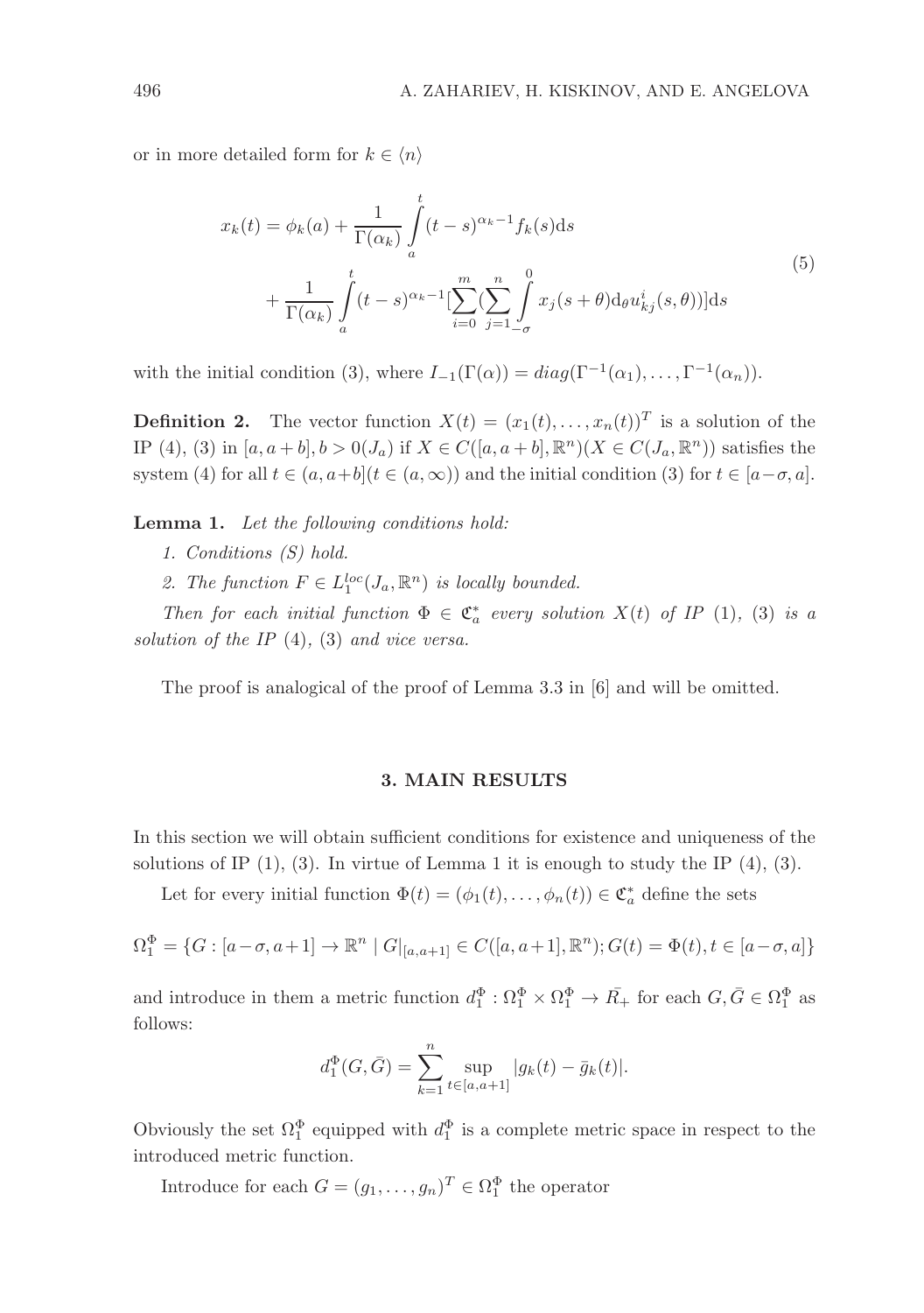$(\Re G)(t) = (\Re_1 g_1(t), \dots, \Re_n g_n(t))^T$  for  $k \in \langle n \rangle$  with

$$
\mathfrak{R}_k g_k(t) = \phi_k(a)
$$
  
+ 
$$
\frac{1}{\Gamma(\alpha_k)} \left[ \int_a^t (t-s)^{\alpha_k - 1} \left[ \sum_{i=0}^m \left( \sum_{j=1}^n \int_{-\sigma}^0 g_j(s+\theta) d_\theta u_{kj}^i(s,\theta) \right) \right] ds
$$
  
+ 
$$
\int_a^t (t-s)^{\alpha_k - 1} f_k(s) ds \right]
$$
(6)

for  $t \in (a, a + 1]$  and with  $\Re_k g_k(t) = \phi_k(t)$  for  $t \in [a - \sigma, a]$ .

Theorem 2. Let the following conditions be fulfilled:

- 1. Conditions (S) hold.
- 2. The function  $F \in L_1^{loc}(J_a, \mathbb{R}^n)$  is locally bounded.

Then for every initial function  $\Phi \in \mathfrak{C}_a^*$  the IP (4), (3) has a unique solution in  $[a, a + 1].$ 

**Proof.** Let  $\Phi \in \mathfrak{C}_a^*$  be an arbitrary initial function. Then since  $\Phi$  is bounded and Lebesgue measurable, then from conditions (S) it follows that for every  $t \in [a, a+1]$  the functions  $t \to \int_0^0$  $\int_{-\sigma}$   $g_j(t+\theta)d_{\theta}u_{k,j}^i(t,\theta)$  are bounded and at least Lebesgue integrable for each  $k, j \in \langle n \rangle, i \in \langle m \rangle_0$ . Then (6) implies that the functions  $\Re_k g_k(t)$  are continuous for each  $t \in (a, a + 1]$  and  $\lim_{t \to a+} \Re_k g_k(t) = \phi_k(a)$  for  $k \in \langle n \rangle$ . Thus  $\Re_k g_k(t) \in$  $C([a, a+1], \mathbb{R}^n)$  for  $k \in \langle n \rangle$  and hence  $\Re\Omega_1^{\Phi} \subset \Omega_1^{\Phi}$ , i.e. the operator  $\Re$  maps  $\Omega_1^{\Phi}$  into  $\Omega_1^\Phi.$ 

We remind that  $\Gamma(z)$ ,  $z \in \mathbb{R}_+$  has a local minimum at  $z_{min} \approx 1.46163$ , where it attains the value  $\Gamma(z_{min}) \approx 0.885603$ . Introduce the notations  $\alpha_m = \min_{k \in \langle n \rangle} \alpha_k$ ,  $\alpha_M = \max_{k \in \langle n \rangle} \alpha_k, q_0 = [2\alpha_m^{-1}] + 1$  and for every  $q \in \langle q_0 \rangle$  denote with  $\alpha_q$  that number among the numbers  $\alpha_1, ..., \alpha_n$  for which  $\Gamma(1 + q\alpha_q) = \min_{k \in \langle n \rangle} \Gamma(1 + q\alpha_k)$ .

Let  $G, \overline{G} \in \Omega_1^{\Phi}$  be arbitrary. Then from (6) for every  $t \in [a, a + 1]$  and  $k \in \langle n \rangle$  we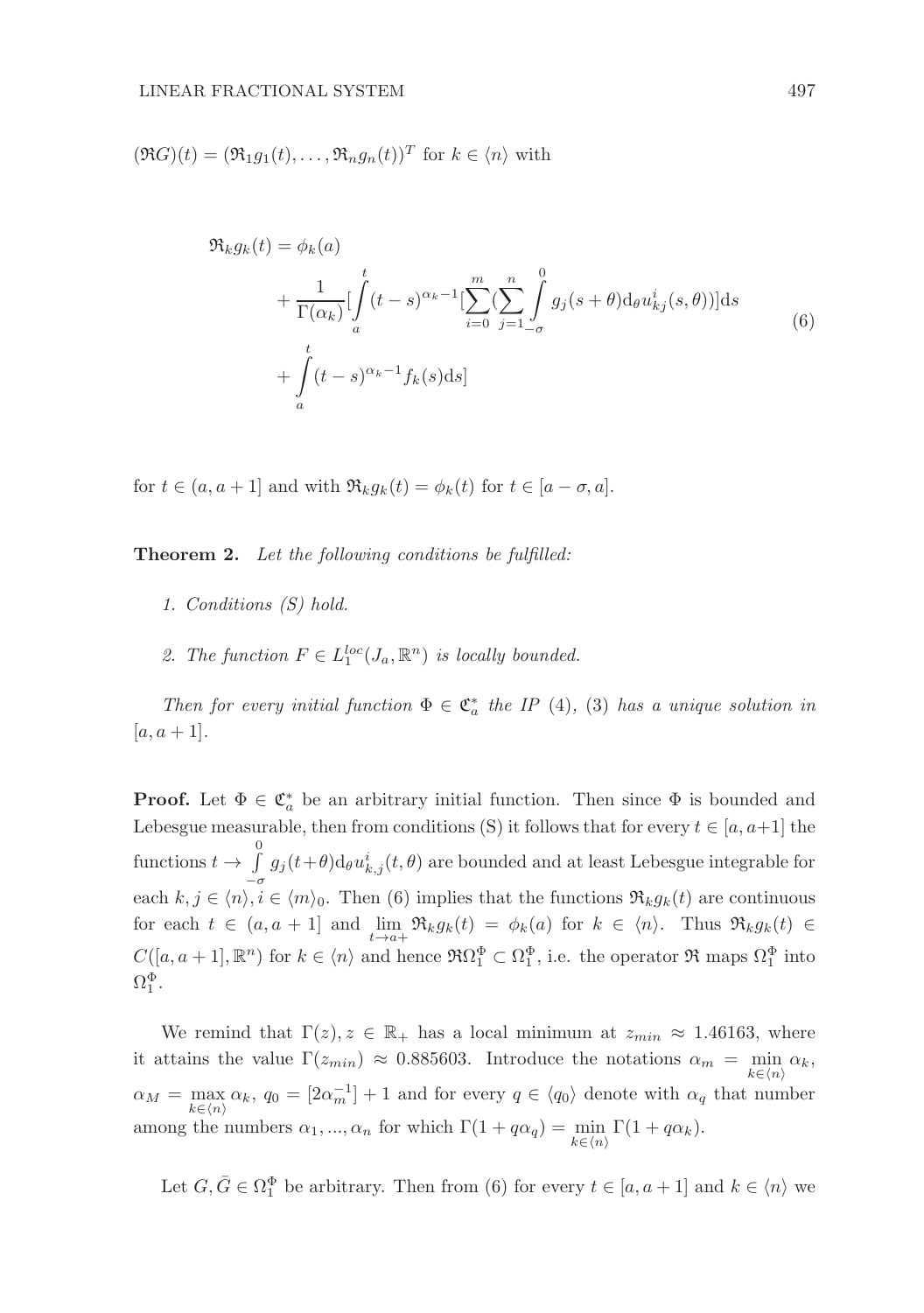have the estimation

$$
|\Re_k g_k(t) - \Re_k \bar{g}_k(t)|
$$
  
\n
$$
\leq \frac{1}{\Gamma(\alpha_k)} \int_a^t (t-s)^{\alpha_k - 1} \left[ \sum_{i=0}^m \left( \sum_{j=1}^n \left| \int_{-\sigma}^0 (g_j(s+\theta) - \bar{g}_j(s+\theta)) \mathrm{d}_\theta u_{kj}^i(s,\theta) \right|) \right] ds
$$
  
\n
$$
\leq \frac{(t-a)^{\alpha_k}}{\Gamma(1+\alpha_k)} \sum_{i=0}^m \left( \sum_{j=1}^n \sup_{s \in [a,a+1]} Var_{\theta \in [-\sigma,0]} u_{k,j}^i(s,\theta) \sup_{t \in [a,a+1]} |g_j(t) - \bar{g}_j(t)| \right) \tag{7}
$$
  
\n
$$
\leq \frac{(t-a)^{\alpha_k}}{\Gamma(1+\alpha_k)} \sum_{j=1}^n \left( \sup_{t \in [a,a+1]} |g_j(t) - \bar{g}_j(t)| \sum_{i=0}^m \sum_{l,j=1}^n \sup_{s \in [a,a+1]} Var_{\theta \in [-\sigma,0]} u_{l,j}^i(s,\theta) \right)
$$
  
\n
$$
\leq \frac{(t-a)^{\alpha_k}}{\Gamma(1+\alpha_k)} U_1 d_1^{\Phi}(G, \bar{G})
$$

where  $U_1 = \sum^m$  $i=0$  $\sum_{n=1}^{\infty}$  $l,j=1$ sup  $\sup_{s \in [a,a+1]} Var_{\theta \in [-\sigma,0]} u^i_{l,j}(s,\theta).$ Let assume that for  $k \in \langle n \rangle$  and every  $t \in [a, a + 1]$  the estimate

$$
|\Re^q_k g_k(t) - \Re^q_k \bar{g}_k(t)| \le \frac{(t-a)^{q\alpha_k} U_1^q}{\Gamma(1+q\alpha_k)} d_1^{\Phi}(G, \bar{G})
$$
\n(8)

holds for some  $q \in \mathbb{N}$ . Note that inequality (7) implies that (8) holds for  $q = 1$  and every  $t \in [a, a+1], k \in \langle n \rangle$ . Using the notations  $\Re^q G(t) = Y(t) = (y_1(t), \ldots, y_n(t))^T$ and  $\Re^q \bar{G}(t) = \bar{Y}(t) = (\bar{y}_1(t), \dots, \bar{y}_n(t))^T$  we have that

$$
|\mathfrak{R}_k^{q+1} g_k(t) - \mathfrak{R}_k^{q+1} \bar{g}_k(t)| = |\mathfrak{R} \mathfrak{R}_k^q g_k(t) - \mathfrak{R} \mathfrak{R}_k^q \bar{g}_k(t)| = |\mathfrak{R} y_k(t) - \mathfrak{R} \bar{y}_k(t)|. \tag{9}
$$

According the induction hypothesis (8) we have

$$
|\mathfrak{R}_{k}^{q+1}g_{k}(t) - \mathfrak{R}_{k}^{q+1}\bar{g}_{k}(t)| = |\mathfrak{R}y_{k}(t) - \mathfrak{R}\bar{y}_{k}(t)|
$$
  
\n
$$
\leq \frac{1}{\Gamma(\alpha_{k})} \int_{a}^{t} (t-s)^{\alpha_{k}-1} \left[ \sum_{i=0}^{m} \left( \sum_{j=1}^{n} \left| \int_{-\sigma}^{0} (y_{j}(s+\theta) - \bar{y}_{j}(s+\theta)) \mathrm{d}_{\theta} u_{kj}^{i}(s,\theta) \right|) \right] ds
$$
  
\n
$$
\leq \frac{U_{1}}{\Gamma(\alpha_{k})} \int_{a}^{t} (t-s)^{\alpha_{k}-1} \sum_{j=1}^{n} \sup_{\eta \in [a,a+s]} |(y_{j}(\eta) - \bar{y}_{j}(\eta))| \mathrm{d}s
$$
  
\n
$$
\leq \frac{U_{1}U_{1}^{q}}{\Gamma(\alpha_{k})\Gamma(1 + q\alpha_{k})} d_{1}^{\Phi}(G, \bar{G}) \int_{a}^{t} (t-s)^{\alpha_{k}-1} (s-a)^{q\alpha_{k}} \mathrm{d}s
$$
  
\n(10)

Substitute  $s - a = z(t - a)$  in the right side of (10) and using the relation between the gamma and beta functions we obtain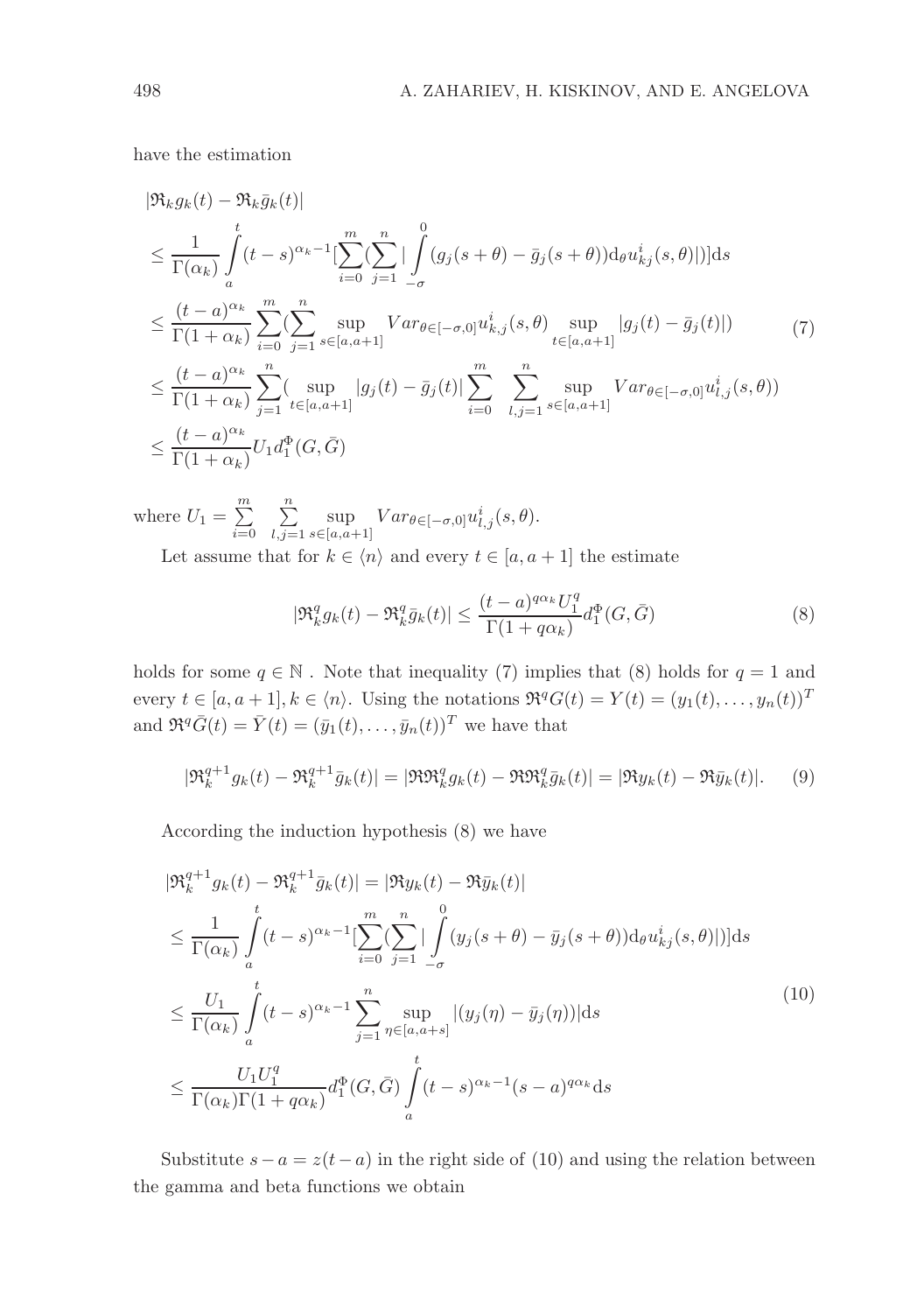$$
|\mathfrak{R}_{k}^{q+1}g_{k}(t) - \mathfrak{R}_{k}^{q+1}\bar{g}_{k}(t)| = |\mathfrak{R}y_{k}(t) - \mathfrak{R}\bar{y}_{k}(t)|
$$
  
\n
$$
\leq \frac{U_{1}^{q+1}(t-a)^{\alpha_{k}(q+1)}}{\Gamma(\alpha_{k})\Gamma(1+q\alpha_{k})}d_{1}^{\Phi}(G,\bar{G})\int_{0}^{1}(1-z)^{\alpha_{k}-1}z^{q\alpha_{k}}dz
$$
  
\n
$$
\leq \frac{\Gamma(\alpha_{k})\Gamma(1+q\alpha_{k})(U_{1}(t-a)^{\alpha_{k}})^{q+1}}{\Gamma(\alpha_{k})\Gamma(1+q\alpha_{k})\Gamma(1+(q+1)\alpha_{k})}d_{1}^{\Phi}(G,\bar{G})
$$
  
\n
$$
\leq \frac{((t-a)^{\alpha_{k}}U_{1})^{q+1}}{\Gamma(1+(q+1)\alpha_{k})}d_{1}^{\Phi}(G,\bar{G})
$$
  
\n(11)

and hence by mathematical induction we have proved that (8) holds for each  $q \in \mathbb{N}$ .  $k \in \langle n \rangle$  and every  $t \in [a, a + 1]$ .

For  $q \in \langle q_0 \rangle$  from (8) it follows that

$$
d_1^{\Phi}(\Re^q G, \Re^q \bar{G}) \le \frac{nU_1^q}{\Gamma(1 + q\alpha_q)} d_1^{\Phi}(G, \bar{G}).
$$

For all  $q > q_0$  from (8) it follows that

$$
d_1^{\Phi}(\Re^q G, \Re^q \bar{G}) \le \frac{n U_1^q}{\Gamma(1 + q \alpha_m)} d_1^{\Phi}(G, \bar{G}).
$$

Let for  $q \in \langle q_0 \rangle$  denote  $\gamma_q = \frac{nU_1^q}{\Gamma(1+q\alpha_q)}$  and for every  $q > q_0$  denote  $\gamma_q = \frac{nU_1^q}{\Gamma(1+q\alpha_m)}$ . Consider the one parameter Mittag-Leffler function

$$
E_{\alpha_m,1} = \sum_{q=1}^{\infty} \frac{z^q}{\Gamma(1+\alpha_m q)}, z \in \bar{\mathbb{R}}_+.
$$

It is simply to be seen that the series  $\sum_{q=1}^{\infty}$  $\frac{U_1^q}{\Gamma(1+\alpha_m q)}$  is convergent because it is the considered Mittag-Leffler function evaluated at  $z = U_1$ . Then we have

$$
\sum_{q=1}^{\infty}\gamma_q=\sum_{q=1}^{q_0}\frac{nU_1^q}{\Gamma(1+\alpha_q q)}+n\sum_{q=q_0+1}^{\infty}\frac{U_1^q}{\Gamma(1+\alpha_m q)}<\infty
$$

and from Theorem 1 it follows that the IP (4), (3) has a unique solution in [a, a+1].  $\Box$ 

Theorem 3. Let the following conditions be fulfilled:

- 1. Conditions (S) hold.
- 2. The function  $F \in L_1^{loc}(J_a, \mathbb{R}^n)$  is locally bounded.
- Then for every initial function  $\Phi \in \mathfrak{C}_a^*$  the IP (4), (3) has a unique solution in  $J_a$ .

**Proof.** Let  $\Phi^0 \in \mathfrak{C}_a^*$  be an arbitrary initial function,  $l = 1$  and denote by  $X^1(t, \Phi^0)$  the unique solution of the IP (4), (3) in the interval  $[a, a+1]$ , existing according Theorem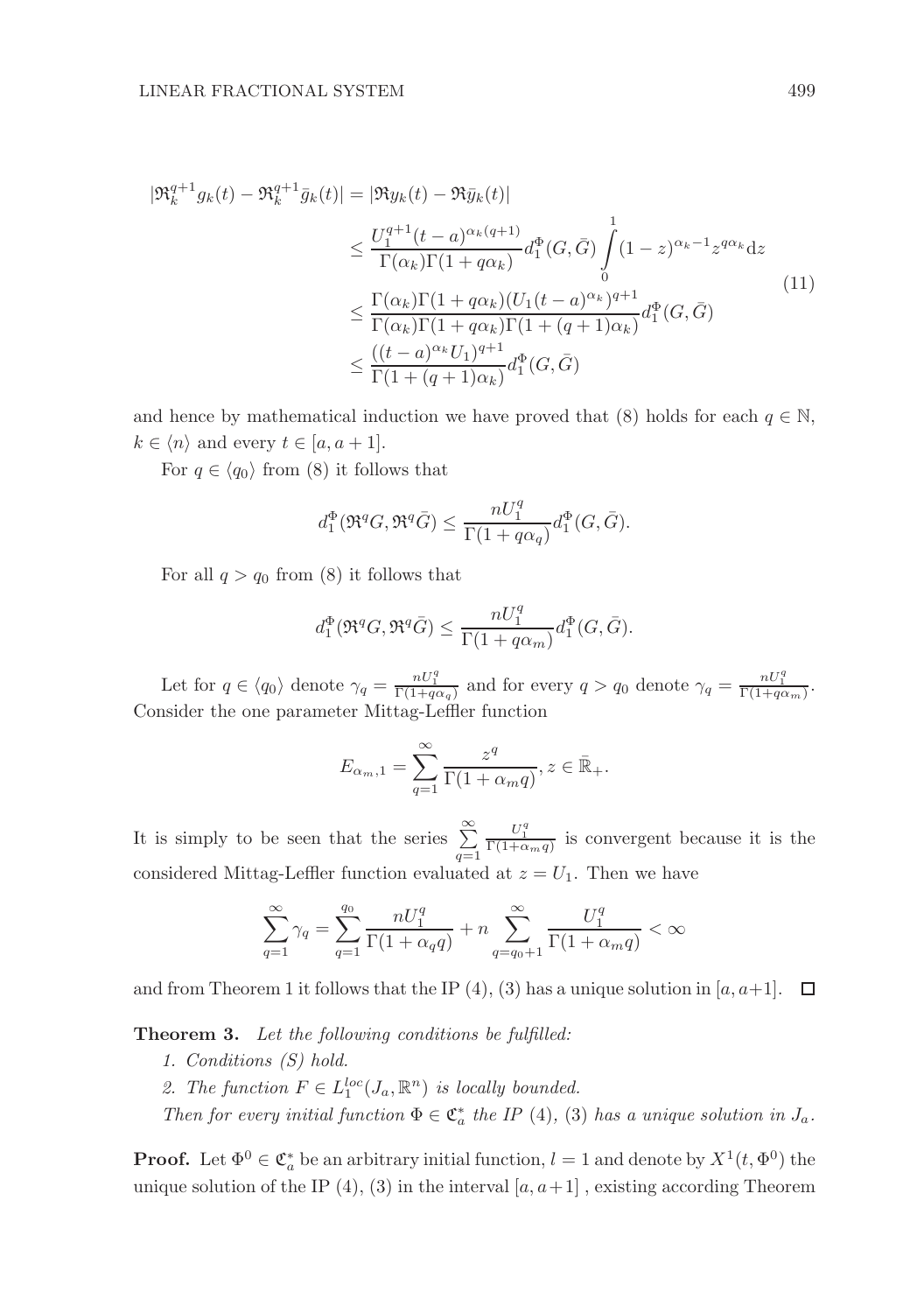2. Then we can define the function  $\Phi^1(t) = (\phi_1^1(t), ..., \phi_n^1)^T : [a - \sigma, a + 1] \to \mathbb{R}^n$  as follows:  $\Phi^1|_{[a-\sigma,a]} = \Phi^0 \in \mathfrak{C}_{\alpha}^*, \Phi^1|_{[a,a+1]} = X^1(t, \Phi^0)$ , where  $X^1(t, \Phi^0)$  is the unique solution of the IP (4), (3) in the interval [a, a+1] with the initial condition  $X^1(t, \Phi^0) =$  $\Phi^0(t)$  for  $t \in [a - \sigma, a]$ . By induction if the solution  $X^l(t, \Phi^{l-1})$  exists, we can define for this  $l \in \mathbb{N}$  the function  $\Phi^l(t) = (\phi_1^l(t), \ldots, \phi_n^l)^T : [a - \sigma, a + l] \to \mathbb{R}^n$  (which will be used as initial function in the next step) with  $\Phi^l|_{[a-\sigma,a+(l-1)]} = \Phi^{l-1}, \Phi^l|_{[a+(l-1),a+l]} =$  $X^{l}(t, \Phi^{l-1})$ , where  $X^{l}(t, \Phi^{l-1})$  is the unique solution of the IP (4), (3) in the interval  $[a+(l-1), a+l]$  with the initial condition  $X^l(t, \Phi^{l-1}) = \Phi^{l-1}(t)$  for  $t \in [a-\sigma, a+(l-1)].$ 

For the proof of the statement we will use the mathematical induction. Let  $\Phi^0 \in \mathfrak{C}_a^*$ be an arbitrary initial function.

Assume that for some  $l \in \mathbb{N}$  the statement holds, i.e. there exists  $X^{l}(t, \Phi^{l-1})$  as the unique solution of the IP (4), (3) in the interval  $[a+(l-1), a+l]$  under the initial condition  $X^l(t, \Phi^{l-1}) = \Phi^{l-1}(t)$  for  $t \in [a-\sigma, a+(l-1)]$ . Note that according Theorem 2 our assumption is true for  $l = 1$ . Moreover our assumption allows us to define the next initial function  $\Phi^l(t)$  with  $\Phi^l|_{[a-\sigma,a+(l-1)]} = \Phi^{l-1}, \Phi^l|_{[a+(l-1),a+l]} = X^l(t,\Phi^{l-1}).$ 

Define the sets

$$
\Omega_{l+1}^{\Phi^l} = \{ G : [a - \sigma, a + (l+1)] \to \mathbb{R}^n \mid G|_{[a+l,a+(l+1)]} \in C([a+l,a+(l+1)],\mathbb{R}^n);
$$
  

$$
G(t) = \Phi^l(t), t \in [a - \sigma, a+l] \}
$$

with a metric function  $d_{l+1}^{\Phi^l} : \Omega_{l+1}^{\Phi^l} \times \Omega_{l+1}^{\Phi^l} \to \overline{R}_+$  for each  $G, \overline{G} \in \Omega_{l+1}^{\Phi^l}$  as follows:

$$
d_{l+1}^{\Phi^l}(G, \bar{G}) = \sum_{k=1}^n \sup_{t \in [a+l, a+(l+1)]} |g_k(t) - \bar{g}_k(t)|.
$$

Obviously the set  $\Omega_{l+1}^{\Phi^l}$  equipped with  $d_{l+1}^{\Phi^l}$  is a complete metric space in respect to the introduced metric function.

Define the operator  $(\tilde{\mathfrak{R}}G)(t) = (\tilde{\mathfrak{R}}_1g_1(t),...,\tilde{\mathfrak{R}}_ng_n(t))^T$  for  $G = (g_1,...,g_n)^T \in$  $\Omega_{l+1}^{\Phi^l}$  and  $k \in \langle n \rangle$  with

$$
\tilde{\Re}_{k}g_{k}(t) = \phi_{k}^{l}(a)
$$
\n
$$
+ \frac{1}{\Gamma(\alpha_{k})} \left[ \int_{a}^{t} (t-s)^{\alpha_{k}-1} \left[ \sum_{i=0}^{m} \left( \sum_{j=1}^{n} \int_{-\sigma}^{0} g_{j}(s+\theta) d_{\theta} u_{kj}^{i}(s,\theta) \right) \right] ds + \int_{a}^{t} (t-s)^{\alpha_{k}-1} f_{k}(s) ds]
$$
\n(12)

for  $t \in (a + l, a + (l + 1)]$  and with  $\tilde{\mathfrak{R}}_k g_k(t) = \phi_k^l(t)$  for  $t \in [a - \sigma, a + l]$ .

Taking into account that  $\lim_{t \to (a+l)+}$  $\tilde{\mathfrak{R}}_k g_k(t) = \phi_k^l(a+l)$  as in the proof of Theorem 2 we can conclude that  $\tilde{\mathfrak{R}}_k g_k(t) \in C([a, a + (l+1)], \mathbb{R}^n)$  for  $k \in \langle n \rangle$  and hence  $\tilde{\mathfrak{R}} \Omega_{l+1}^{\Phi^l} \subset$  $\Omega_{l+1}^{\Phi^l}$ , i.e. the operator  $\tilde{\mathfrak{R}}$  maps  $\Omega_{l+1}^{\Phi^l}$  into  $\Omega_{l+1}^{\Phi^l}$ .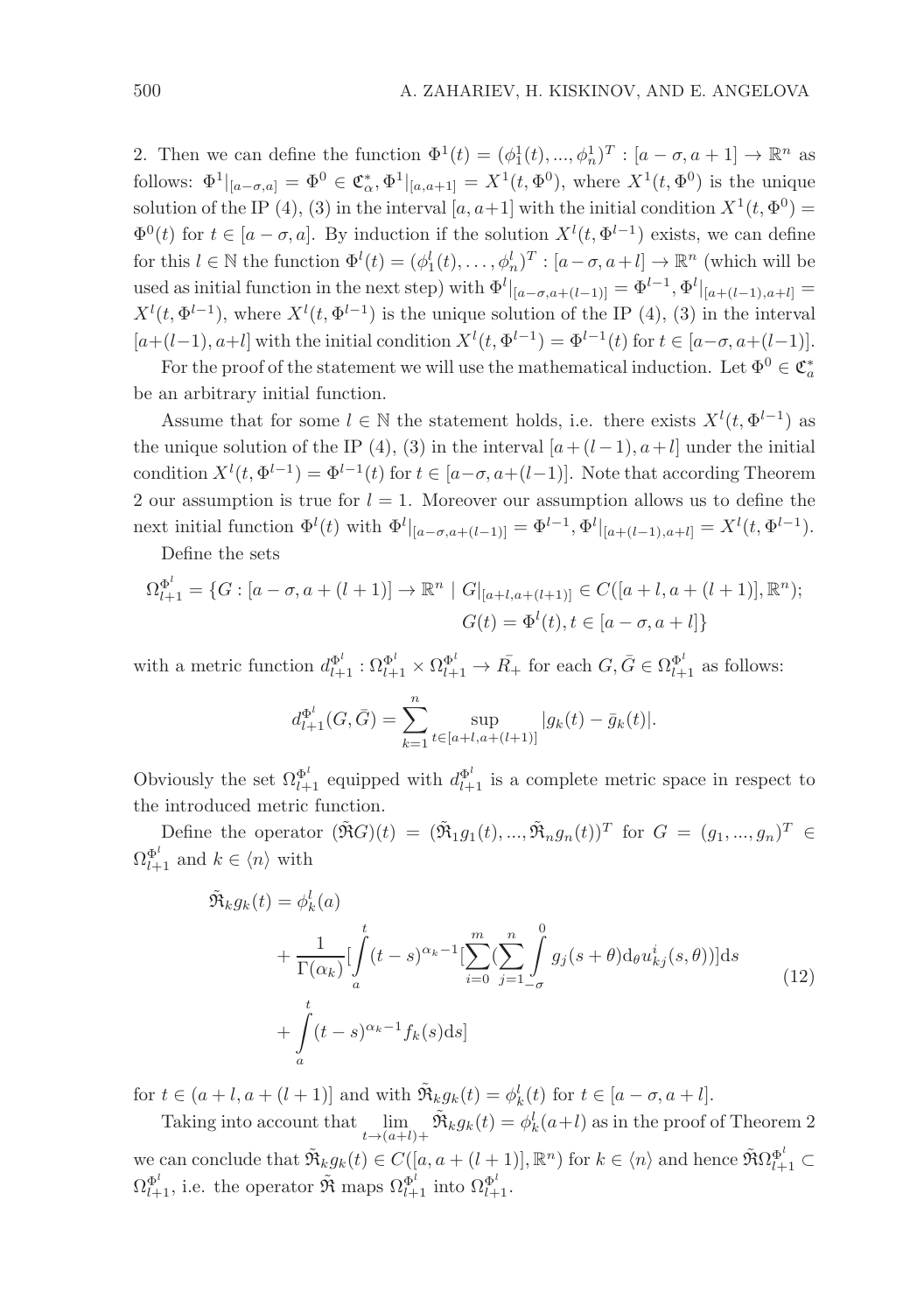For arbitrary  $G, \bar{G} \in \Omega_{l+1}^{\Phi^l}$  from (12) for every  $t \in [a+l, a+l(l+1)]$  and  $k \in \langle n \rangle$ the same way as in Theorem 2 we have the estimation

$$
|\tilde{\mathfrak{R}}_k g_k(t) - \tilde{\mathfrak{R}}_k \bar{g}_k(t)|
$$
  
\n
$$
\leq \frac{1}{\Gamma(\alpha_k)} \int_a^t (t-s)^{\alpha_k - 1} \left[ \sum_{i=0}^m \left( \sum_{j=1}^n \left| \int_{-\sigma}^0 (g_j(s+\theta) - \bar{g}_j(s+\theta)) \mathrm{d}_\theta u_{kj}^i(s,\theta) \right|) \right] ds
$$
  
\n
$$
\leq \frac{(t - (a + l))^{\alpha_k} U_{l+1}}{\Gamma(1 + \alpha_k)} d_{l+1}^{\Phi^l}(G, \bar{G})
$$
\n(13)

where  $U_{l+1} = \sum^{m}$  $i=0$  $\sum_{n=1}^{\infty}$  $r, j=1$ sup  $\sup_{s \in [a,a+(l+1)]} Var_{\theta \in [-\sigma,0]} u^i_{r,j}(s,\theta).$ 

As in Theorem 2 we assume that for  $k \in \langle n \rangle$  and every  $t \in [a + l, a + (l + 1)]$  the inequality

$$
|\tilde{\Re}_k g_k(t) - \tilde{\Re}_k \bar{g}_k(t)| \le \frac{((t - (a + l))^{\alpha_k} U_{l+1})^q}{\Gamma(1 + q\alpha_k)} d_{l+1}^{\Phi^l}(G, \bar{G})
$$
(14)

holds for some  $q \in \mathbb{N}$ . Note that the inequality (13) implies that (14) holds for every  $t \in [a+l, a+(l+1)], k \in \langle n \rangle$  and  $q=1$ . Then using the same notations as in Theorem 2 we have that

$$
|\tilde{\mathfrak{R}}_k^{q+1} g_k(t) - \tilde{\mathfrak{R}}_k^{q+1} \bar{g}_k(t)| = |\tilde{\mathfrak{R}} \tilde{\mathfrak{R}}_k^q g_k(t) - \tilde{\mathfrak{R}} \tilde{\mathfrak{R}}_k^q \bar{g}_k(t)| = |\tilde{\mathfrak{R}} y_k(t) - \tilde{\mathfrak{R}} \bar{y}_k(t)|. \tag{15}
$$

In the next calculations, using the induction hypothesis (14) we obtain

$$
|\tilde{\mathfrak{R}}_{k}^{q+1} g_{k}(t) - \tilde{\mathfrak{R}}_{k}^{q+1} \bar{g}_{k}(t)| = |\tilde{\mathfrak{R}} y_{k}(t) - \tilde{\mathfrak{R}} \bar{y}_{k}(t)|
$$
  
\n
$$
\leq \frac{1}{\Gamma(\alpha_{k})} \int_{a}^{t} (t-s)^{\alpha_{k}-1} \left[ \sum_{i=0}^{m} \left( \sum_{j=1}^{n} \left| \int_{-\sigma}^{0} (y_{j}(s+\theta) - \bar{y}_{j}(s+\theta)) \mathrm{d}_{\theta} u_{kj}^{i}(s,\theta) \right|) \right] ds
$$
  
\n
$$
\leq \frac{U_{l+1}}{\Gamma(\alpha_{k})} \int_{a+l}^{t} (t-s)^{\alpha_{k}-1} \sum_{j=1}^{n} \sup_{\eta \in [a+l,a+s]} |(y_{j}(\eta) - \bar{y}_{j}(\eta))| ds
$$
  
\n
$$
\leq \frac{U_{l+1} U_{l+1}^{q}}{\Gamma(\alpha_{k}) \Gamma(1 + q\alpha_{k})} d_{l+1}^{\Phi^{l}}(G, \bar{G}) \int_{a+l}^{t} (t-s)^{\alpha_{k}-1} (s - (a+l))^{q\alpha_{k}} ds
$$
\n(16)

Substitute  $s - (a + l) = z(t - (a + l))$  in the right side of (16) and using the relation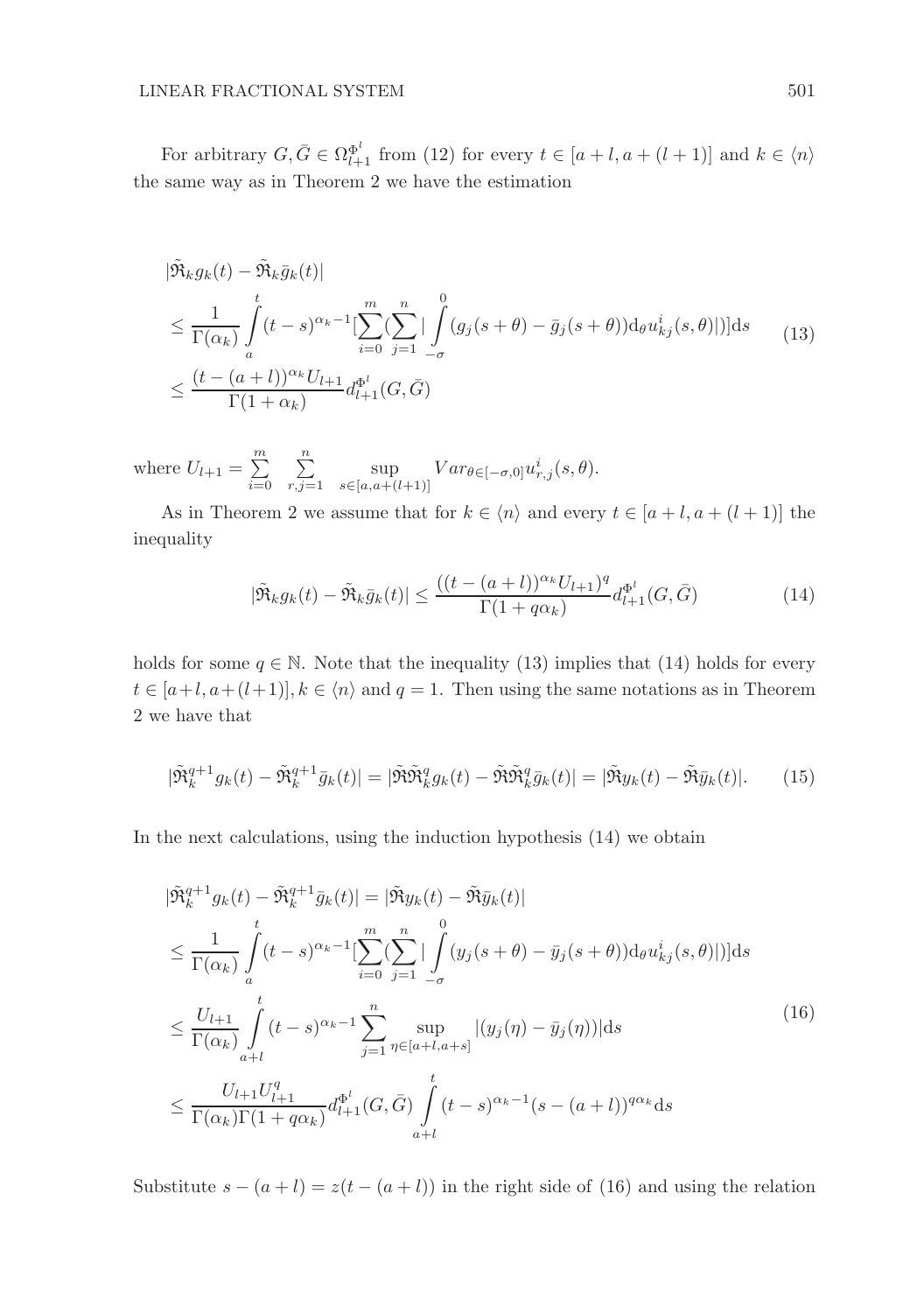between the gamma and beta functions we obtain

$$
|\tilde{\mathfrak{R}}_{k}^{q+1} g_{k}(t) - \tilde{\mathfrak{R}}_{k}^{q+1} \bar{g}_{k}(t)| = |\tilde{\mathfrak{R}} y_{k}(t) - \tilde{\mathfrak{R}} \bar{y}_{k}(t)|
$$
  
\n
$$
\leq \frac{U_{l+1}^{q+1} (t - (a+l))^{\alpha_{k}(q+1)}}{\Gamma(\alpha_{k}) \Gamma(1 + q\alpha_{k})} d_{l+1}^{\Phi^{l}}(G, \bar{G}) \int_{0}^{1} (1 - z)^{\alpha_{k} - 1} z^{q\alpha_{k}} dz
$$
  
\n
$$
\leq \frac{\Gamma(\alpha_{k}) \Gamma(1 + q\alpha_{k}) U_{l+1}^{q+1} (t - (a+l))^{\alpha_{k}(q+1)}}{\Gamma(\alpha_{k}) \Gamma(1 + q\alpha_{k}) \Gamma(1 + (q+1)\alpha_{k})} d_{l+1}^{\Phi^{l}}(G, \bar{G})
$$
  
\n
$$
\leq \frac{U_{l+1}^{q+1} (t - (a+l))^{\alpha_{k}(q+1)}}{\Gamma(1 + (q+1)\alpha_{k})} d_{l+1}^{\Phi^{l}}(G, \bar{G})
$$
\n(17)

and hence by mathematical induction we have proved that (14) holds for each  $q \in \mathbb{N}$ ,  $k \in \langle n \rangle$  and every  $t \in [a+l, a+(l+1)]$ .

For  $q \in \langle q_0 \rangle$  from (14) it follows that

$$
d_{l+1}^{\Phi^l}(\Re^q G, \Re^q \bar{G}) \le \frac{nU_{l+1}^q}{\Gamma(1+q\alpha_q)} d_{l+1}^{\Phi^l}(G, \bar{G}).
$$

For all  $q > q_0$  from (14) it follows that

$$
d_{l+1}^{\Phi^l}(\Re^q G,\Re^q \bar{G})\leq \frac{n U_{l+1}^q}{\Gamma(1+q\alpha_m)}d_{l+1}^{\Phi^l}(G,\bar{G}).
$$

Let for  $q \in \langle q_0 \rangle$  denote  $\gamma_q = \frac{nU_{l+1}^q}{\Gamma(1+q\alpha_q)}$  and for every  $q > q_0$  denote  $\gamma_q = \frac{nU_{l+1}^q}{\Gamma(1+q\alpha_m)}$ . Consider the one parameter Mittag-Leffler function

$$
E_{\alpha_m,1} = \sum_{q=1}^{\infty} \frac{z^q}{\Gamma(1+\alpha_m q)}, z \in \bar{\mathbb{R}}_+.
$$

It is simply to be seen that the series  $\sum_{q=1}^{\infty}$  $\frac{U_{l+1}^q}{\Gamma(1+\alpha_m q)}$  is convergent because it is the considered Mittag-Leffler function evaluated at  $z = U_{l+1}$ . Then we have

$$
\sum_{q=1}^{\infty}\gamma_q=\sum_{q=1}^{q_0}\frac{nU_{l+1}^q}{\Gamma(1+\alpha_q q)}+n\sum_{q=q_0+1}^{\infty}\frac{U_{l+1}^q}{\Gamma(1+\alpha_m q)}<\infty
$$

and from Theorem 1 it follows that the IP (4), (3) has a unique solution in  $[a+l, a+l]$  $l + 1$ .

Thus by mathematical induction (in respect to  $l$ ) we have proved that the IP  $(4)$ , (3) has a unique solution in  $J_a$ . □

Corollary 1. Let the following conditions be fulfilled:

- 1. Conditions (S) hold.
- 2. The function  $F \in L_1^{loc}(J_a, \mathbb{R}^n)$  is locally bounded.

Then for every initial function  $\Phi \in \mathfrak{C}_a^*$  the IP (1), (3) has a unique solution in  $J_a$ .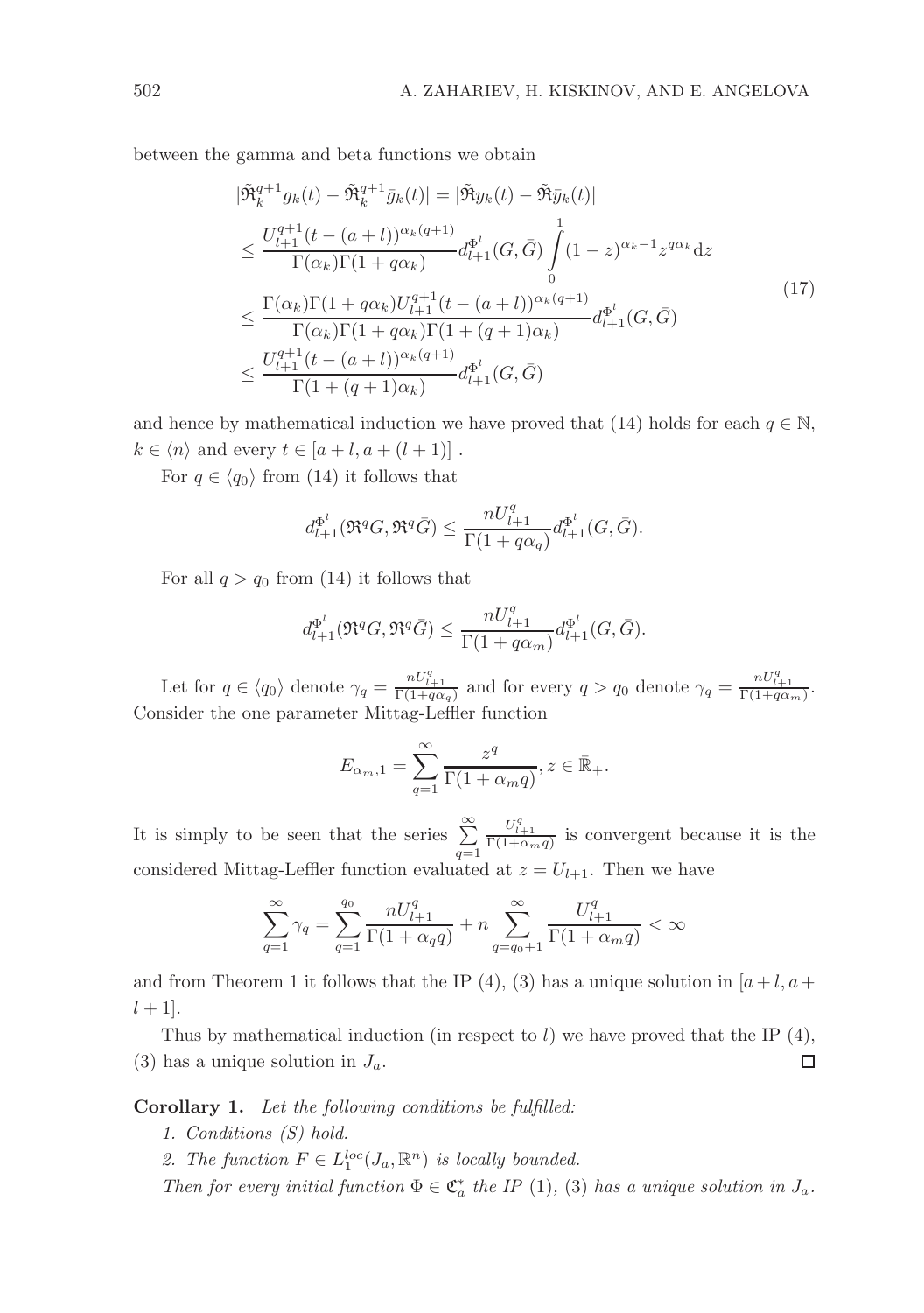Proof. The statement follows immediately from Theorem 3 and Lemma 1.  $\Box$ 

### 4. ACKNOWLEDGMENT

This paper has been supported by Grant FP19-FMI-002 and by the National Scientific Program "Information and Communication Technologies for a Single Digital Market in Science, Education and Security (ICTinSES)", financed by the Ministry of Education and Science.

## REFERENCES

- [1] S. Abbas, M. Benchohra, J. R. Graef, and J. Henderson, Implicit Fractional Differential and Integral Equations: Existence and Stability, De Gruyter, Berlin, 2018.
- [2] T. Abdeljawad, J. Alzabut, The q-fractional analogue for Gronwall-type inequality, Journal of Function Spaces and Applications, (2013), Art. ID: 543839.
- [3] A. Antonov, S. Nenov, T. Tsvetkov, Impulsive controlability of tumor growth, Dynamic Systems and Applications, 28, No. 1 (2019), 93–109
- [4] E. Bajlecova, Fractional Evolution Equations in Banach Spaces, Ph. D. Thesis, Eindhoven University of Technology, 2001.
- [5] D. Boyadzhiev, H. Kiskinov, M. Veselinova, A. Zahariev, Stability analysis of linear distributed order fractional systems with distributed delays, Fract Calc Appl Anal. 20 4, (2017) 914–935.
- [6] D. Boyadzhiev, H. Kiskinov, A. Zahariev, Integral representation of solutions of fractional system with distributed delays, Integral Transforms and Special Functions, 29, No. 8, (2018), doi:10.1080/10652469.2018.1497025.
- [7] K. Diethelm, The Analysis of Fractional Differential Equations, an Applicationoriented Exposition Using Differential Operators of Caputo Type, Springer-Verlag, (Lecture Notes in Mathematics; vol. 2004) Berlin, 2010.
- [8] K. Diethelm, N.J. Ford, Analysis of fractional differential equations, Journal of Mathematical Analysis and Applications, 265 (2002), 229–248.
- [9] M. Feckan, J. Wang, M. Pospisil, Fractional-order Equations and Inclusions, Walter De Gruyter, Berlin, 2017.
- [10] A. Golev, M. Milev, Integral representation of the solution of the Cauchy problem for autonomous linear neutral fractional system, International Journal of Pure and Applied Mathematics, 119, No. 1 (2018), 235–247.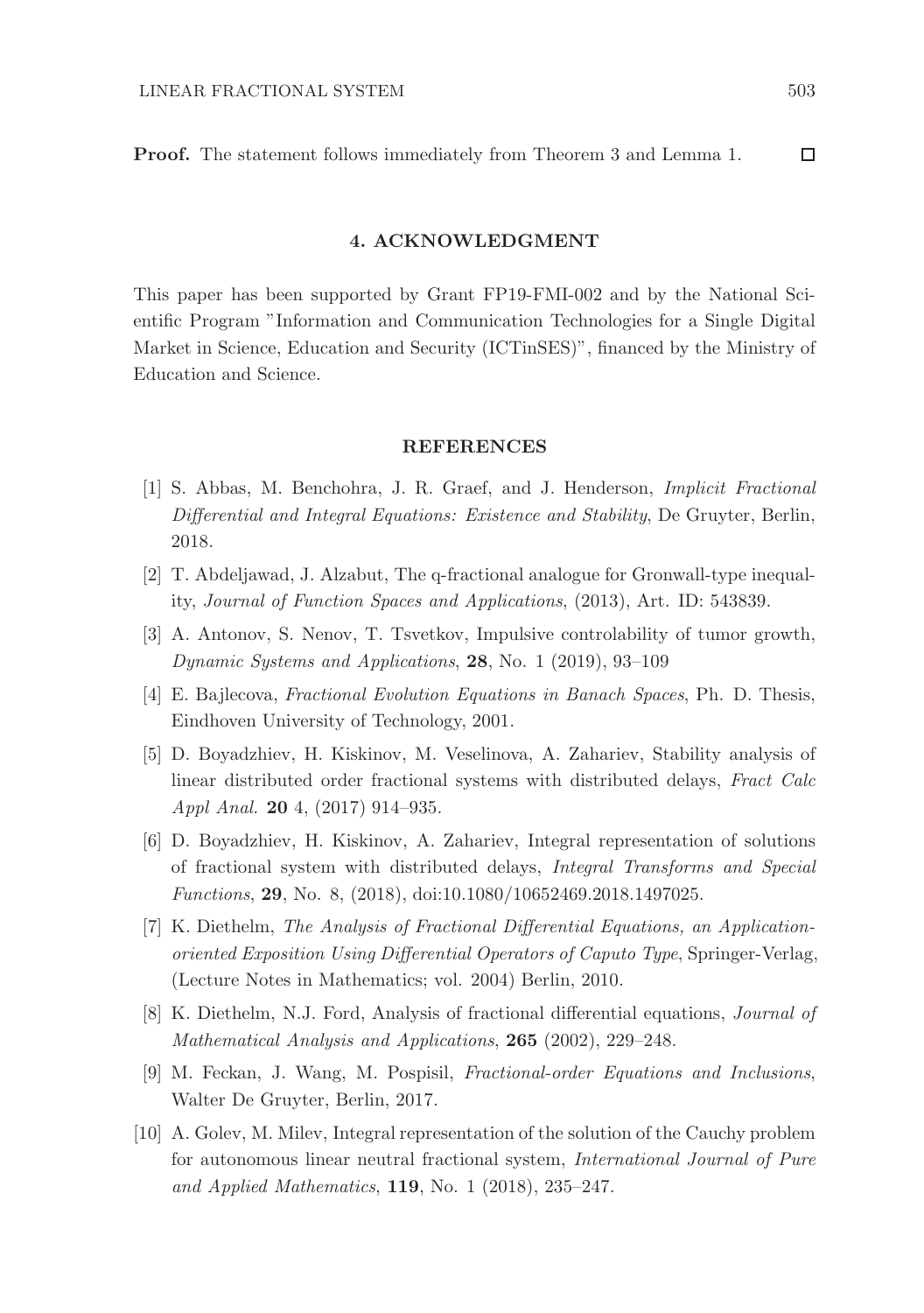- [11] Z. Jiao, Y.Q. Chen, Y. Podlubny, Distributed-order Dynamic Systems: Stability, Simulation, Applications and Perspectives, Springer-Verlag (Springer Brief) Berlin, 2012.
- [12] Kilbas, H. Srivastava, J. Trujillo, Theory and Applications of Fractional Differential Equations, Elsevier Science B.V, Amsterdam, 2006.
- [13] V. Kiryakova, Generalized Fractional Calculus and Applications, Longman Sci. Techn., Harlow, & John Wiley and Sons, New York, 1994.
- [14] H. Kiskinov, A. Zahariev, On fractional systems with Riemann-Liouville derivatives and distributed delays - choice of initial conditions, existence and uniqueness of the solutions, Eur. Phys. J. Special Topics, 226 (2017), 3473–3487.
- [15] K. Krol, Asymptotic properties of fractional delay differential equations, Applied Mathematics and Computation, 218 (2011), 1515–1532.
- [16] N. Kyurkchiev, A. Iliev, A. Rahnev, A new class of activation functions based on the correcting amendments of Gompertz-Makeham type, Dynamic Systems and Applications, 28, No. 2 (2019), 243–257.
- [17] S. Markov, A. Iliev, A. Rahnev, N. Kyurkchiev, A note on the Log-logistic and transmuted Log-logistic models. Some applications, Dynamic Systems and Applications, 27, No. 3 (2018), 593–607.
- [18] S. Markov, A. Iliev, A. Rahnev, N. Kyurkchiev, A Note On the Three-stage Growth Model, Dynamic Systems and Applications, 28, No. 1 (2019), 63–72.
- [19] S. Markov, N. Kyurkchiev, A. Iliev, A. Rahnev, On the approximation of the generalized cut functions of degree  $p+1$  by smooth hyper-log-logistic function, Dynamic Systems and Applications, 27, No. 4 (2018), 715–728.
- [20] Mohammed M. Matar, Approximate controllability of fractional nonlinear hybrid differential systems via resolvent operators, Journal of Mathematics, 2019 (2019), Article ID 8603878, 7 pages.
- [21] M. Milev, S. Zlatev, A note about stability of fractional retarded linear systems with distributed delays, *International Journal of Pure and Applied Mathematics*, 115, 4 (2017), 873–881.
- [22] A. Myshkis, Linear Differential Equations with Retarded Argument, Nauka, Moscow, 1972. (in Russian).
- [23] S. Nenov, A. Antonov, T. Tsvetkov, Impulsive models: maximum yield of some biological systems, Dynamic Systems and Applications, 28, No. 2 (2019), 317– 328.
- [24] J. Nieto, G. Stamov, I. Stamova, A fractional-order impulsive delay model of price fluctuations in commodity markets: almost periodic solutions, Eur. Phys. J. Spec. Top. 226, Issue 16-18, (2017), 3811-3825.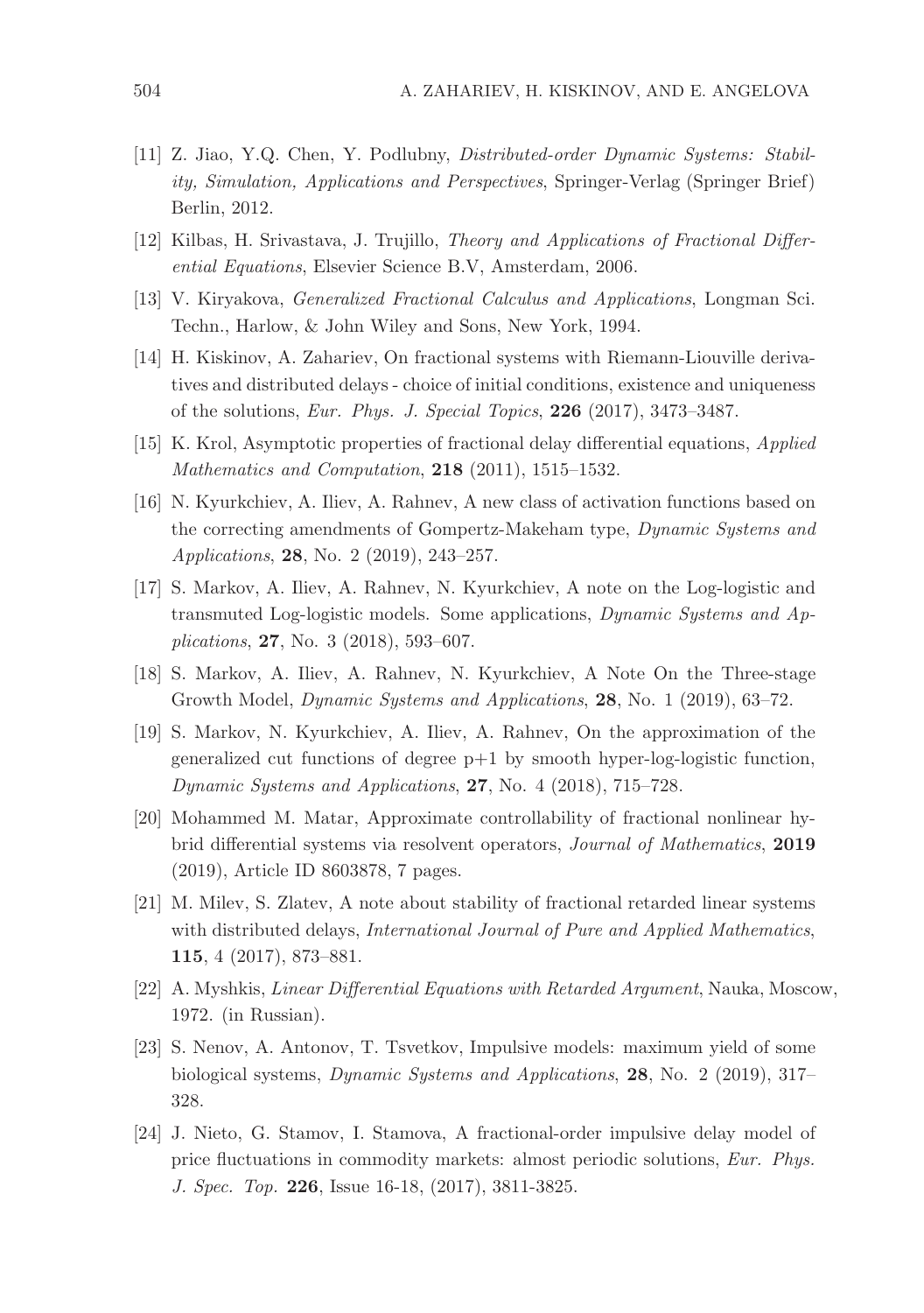- [25] N. Pavlov, A. Iliev, A. Rahnev, N. Kyurkchiev, On Some Nonstandard Software Reliability Models, Dynamic Systems and Applications, 27, No. 4 (2018), 757- 771.
- [26] Y. Podlubny, Fractional Differential Equations, Academic Press, San Diego, 1999.
- [27] S. Saker, J. Alzabut, Periodic solutions, global attractivity and oscillation of an impulsive delay host-macroparasite model, Mathematical and Computer Modelling, 45, (2007) no. 5-6, 531-543.
- [28] I. Stamova, G. Stamov, Functional and Impulsive Differential Equations of Fractional Order, Qualitative Analysis and Applications, CRC Press, Boca Raton FL, 2017.
- [29] I. Stamova, J. Alzabut, G. Stamov, Fractional dynamical systems: recent trends in theory and applications, Eur. Phys. J. Special Topics, 226, (2017), 3327–3331.
- [30] I. Stamova, G. Stamov, J. Alzabut, Global exponential stability for a class of impulsive BAM neural networks with distributed delays Applied Mathematics and Information Sciences, 7 (2013), no. 4, 1539-1546.
- [31] M. Veselinova, H. Kiskinov, A. Zahariev, Stability analysis of linear fractional differential system with distributed delays, AIP Conference Proceedings, 1690 (2015), Article ID 040013.
- [32] M. Veselinova, H. Kiskinov, A. Zahariev, Stability analysis of neutral linear fractional system with distributed delays, Filomat, 30 No. 3 (2016)m 841–851.
- [33] M. Veselinova, H. Kiskinov, A. Zahariev, Explicit conditions for stability of neutral linear fractional system with distributed delays, AIP Conference Proceedings, 1789 (2016), Article ID 040005.
- [34] M. Veselinova, H. Kiskinov, A. Zahariev, About stability conditions for retarded fractional differential systems with distributed delays, Communications in Applied Analysis, 20 (2016), 325–334.
- [35] Yiheng Wei, Da-Yan Liu, Peter W. Tse, Yong Wang, On the Leibniz rule and Laplace transform for fractional derivatives,  $arXiv:1901.11138v1$  [math.  $GM$ ], (2019).
- [36] J. Weissinger, Zur Theorie und Anwendung des Iterationsverfahrens, Math. Nachr., 8 (1952), 193–212.
- [37] A. Zahariev, H. Kiskinov, Existence of fundamental matrix for neutral linear fractional system with distributed delays, Int. J. Pure Appl. Math., 119, No. 1 (2018), 31–51.
- [38] Fengrong Zhang, Deliang Qian, Changpin Li, Finite-time stability analysis of fractional differential systems with variable coefficients. Chaos, 29 (2019), no. 1, 013110, 6 pp.